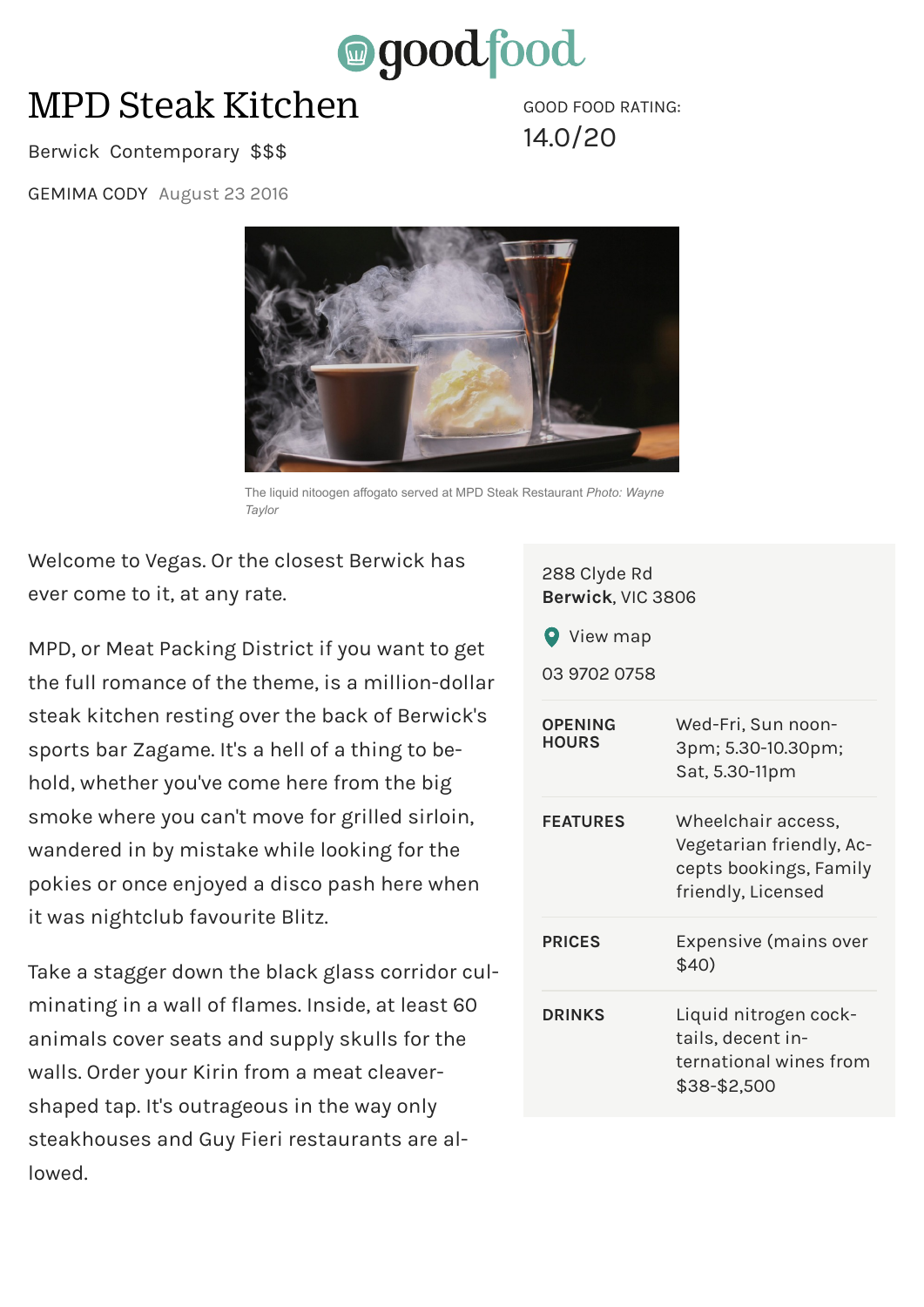

Golden apple tarte tartin *Photo: Wayne Taylor*

But if MPD is a monument to excess, it's also a testament to the power of big systems doing their thing. Waitstaff may be working on script but they've rigorously practised the moves. And with budgets that allow for endless suede armchairs, floating glass cellars and, we're told, an in-house gardener for the hanging plants, come other niceties.

Banjo Harris-Plane (Bar Liberty owner and one-time Attica sommelier) consulted on a list that's pro-Australia, Argentina and France. It's not the nerdy natural nirvana you might expect, but it does mean Oakridge pinot noir by the glass and more white burgundy than Marlborough sauvignon blanc by the bottle.

Ex-Vue De Monde chef Chris Bonello oversees the kitchen, so while the menu might be ambitious, it results in some well-executed dishes. Nebulous tapioca crackers are dotted with an umami-packed seaweed emulsion and bubbly ice plant for light, salty crunch. Thick-cut kingfish ceviche is assertively fresh, clearly cured to order with lime.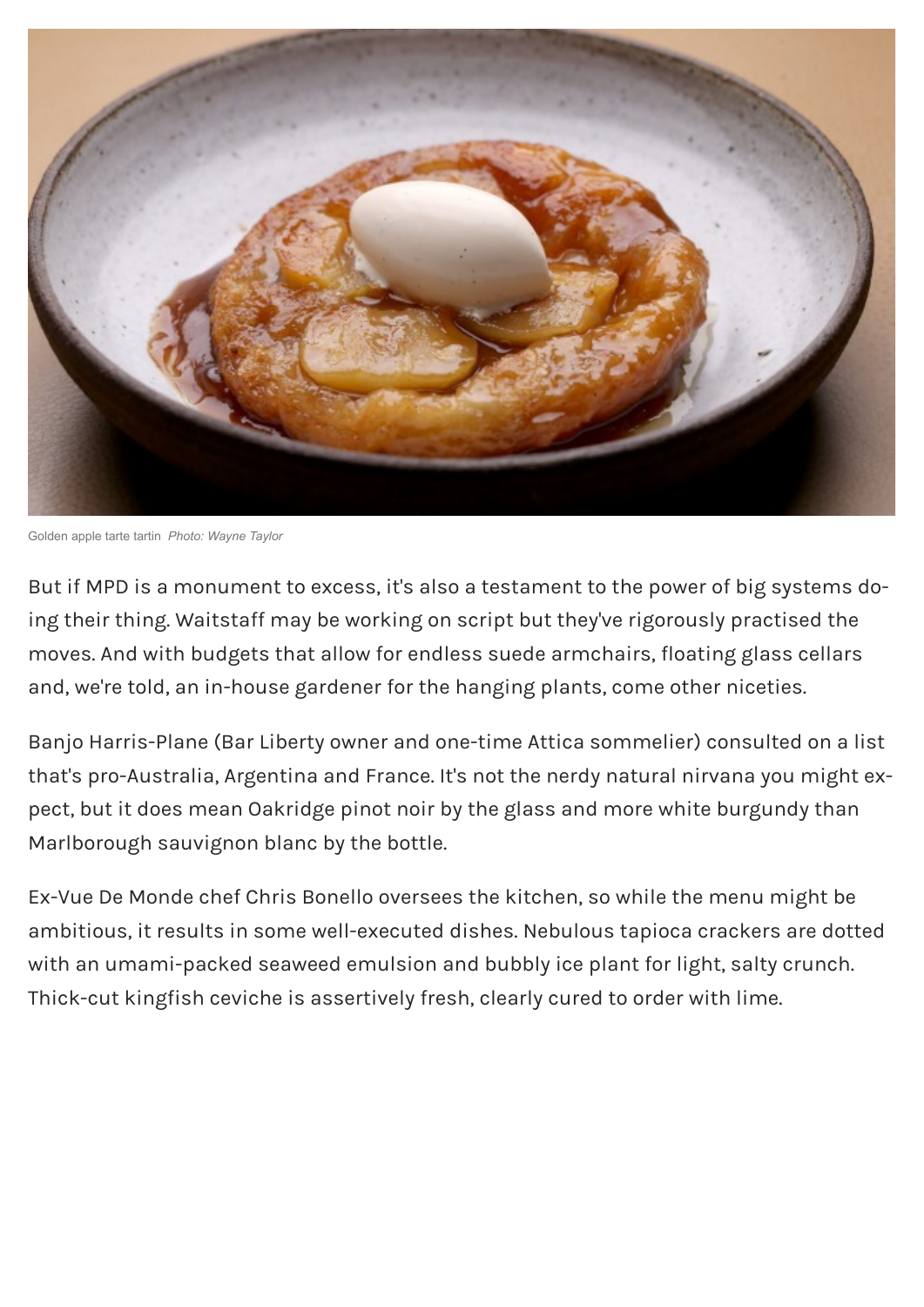

Foot-long tomahawk steaks, no longer a pipe dream for Berwick *Photo: Wayne Taylor*

It might be a menu packed with meat but that doesn't mean you have to eat a steak. This is the kind of restaurant that has your back if you want Peruvian ceviche or modernist vegetable creations harnessing ironbark-fuelled grills. The sides alone could be the menu of any northside wine bar: grilled marrow served in-bone with a parsley crust for cut through, and duck fat roast potatoes that squish to prove maximum fat absorption. Summon the broccolini smothered in almond pesto plus the creamed corn all bedazzled with juicy kernels and you have two thirds of a meat-less good time.

If you are considering beefing up, it's all the big names in the steak game – legends Blackmore and O'Connor – cooked right. A rosy fan of salt-sprinkled flatiron (shoulder cut of now) is at the cheaper end at \$32 without sides. At \$54, it's harder to justify the gummytextured and surprisingly light-flavoured venison. But kudos to the Zagame team – no one overestimated how many diners were hanging out to spend big on tomahawk steaks.

One wet Wednesday, six beardy dudes are finishing two of the \$145 clubs and taking the foot-long bones to go. Behind them, a cloud of liquid nitrogen freezes gingerbread cream for the city's most dramatic affogato. Good times and (slightly pale) apple tarte tartins are being had by all. You almost forget the pokies jangling away next door.